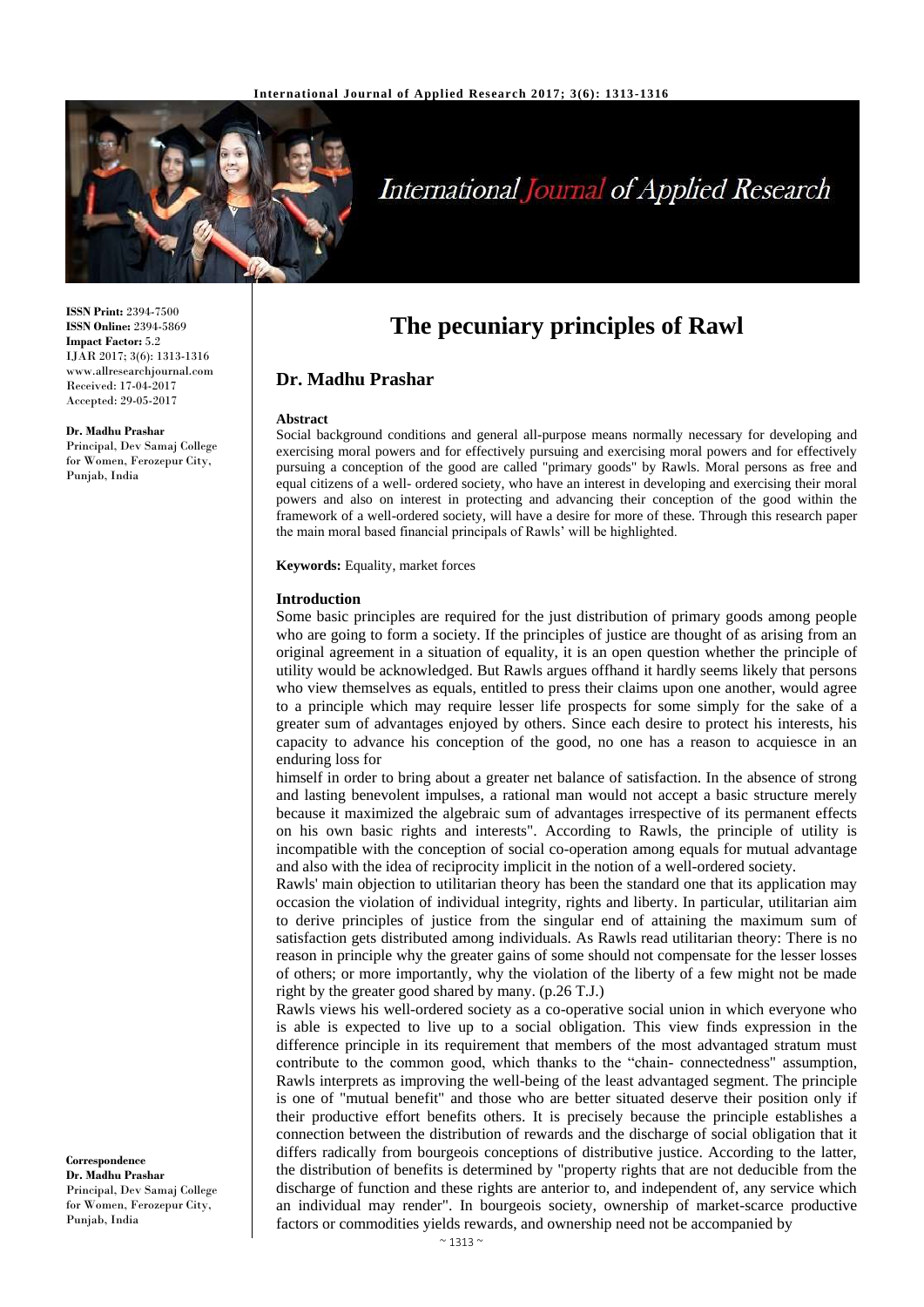productive service on the part of the owners. Bourgeois theorists, such as Hayek and Friedman, argue explicitly, as most neoclassicist theorists imply, that "luck" determines largely who gets (and should get). What in capitalist market society, so that if one is fortunate enough to be born into a wealthy family, or to be born with certain characteristics that fetch high market prices, or to make profitable investments, then on qualifies for dis-proportionate rewards. In bourgeois society, no one who is lucky enough to own a commodity in great demand need make any productive effort to cash in on the public store. All one need to do is own something end, to be sure, ownership is not a productive activity.

## **Principles of distribution**

In contrast to market principles of distribution, the difference principle "does not weight men's hare in the benefits and burdens of social cooperation according to their social fortune their luck in the natural lottery". No one deserves his greater natural capacity nor merits a more favourable starting place in society and the naturally advantaged are not to gain merely because they are more gifted. Instead, those who gain from their good fortune must work to improve the circumstances of those who have lost out, and their greater rewards constitute a kind of compensation for the costs incurred in the fulfilment of their social obligation. By ruling out natural and social contingencies as a basis for distribution, so "arbitrary from a moral point of view", the difference principle can work to narrow the range of differentials. It excludes rewards not tied to the performance of social function and, in this way, undermines the claims of those who drive their wealth and power on the basis of mere ownership of productive factors. In addition to challenging one basis for differentials, the difference principle establishes a limit to their size by seeking to secure "equality of opportunities". The supplementary principle of fair, as opposed to formal, equality of opportunity is being introduced to whittle way preliminary inequalities by ensuring a similarity of social and economic circumstances for all, "regardless of their initial place in the social system, irrespective of the income class into which they are born". Rawls assigns a not inconsiderable role to the state in providing practical equality of opportunity.

"Free market arrangements must be set within a framework of political and legal institutions which regulate the overall trends of economic events and preserves the social conditions for fair equality of opportunity. The elements of this frame-work are familiar enough, though it may be worthwhile to recall the importance of preventing excessive accumulations of property and wealth and of maintaining equal opportunities of education for all. Chances to acquire cultural knowledge and skills should not depend upon one's class position, and so the school system should be designed to even out class barriers".

## **Principles of distribution of opportunities**

Rawls is not a meritocrat in the strong sense because he disallows rewarding differentially merit that is the result of the natural lottery. He is a meritocrat in the weak sense that abilities and talents are to be matched with certain roles or jobs. His argument appears to require this matching for two reasons: (a) the performance of tasks by those most qualified provides some insurance that recipients of their

service will benefit, and (b) those with the requisite skills should have the opportunity to cultivate them, enabling them to experience the realization of self which comes from a skillful and devoted exercise of social duties". This does not mean that individuals need to be confined to the performance of singular tasks. The aim is to provide equality of opportunity for individuals to develop and realize the capacities they possess; meritocratic job placement in no way rules out the holding of multiple roles. It is true, as Norman Daniels notes, that the natural lottery still determines access to jobs, so that some people will be excluded from the pursuit of certain occupations as their life's work. This may seem morally problematic as it limits liberty, but it would expect that, in line with the Aristotelian Principle, greater satisfaction is derived from engaging in those activities at which one is skilled than in facing up to the frustration involved in the unsuccessful pursuit of endeavours resulting in repeated failure. If meritocratic job placement limits liberty, it is a liberty the regulation of which works to protect the interests of both the frustrated aspirant and those who might be treated to his or her incompetence. To sum up: Far from denying individuals opportunities to actualize capacities, meritocratic role assignment (in what I have called the "weak sense") facilitates this process, and it does so in a way that does not permit the distribution of wealth and status to be settled by the distribution of natural assets.

The plausibility of Rawls's argument for acceptance of the Difference Principle in the original position depends on the knowledge that competitive market forces operate in their society in such a manner that parties can reasonably expect that, given an open class system, excessive inequalities will not obtain. In fact, Rawls assumes, at least implicitly, markets in the very definition of well-ordered society. making it a part of its basic structure and the basic social institutions. "We start with the basic structure and try to see how this system itself should make the corrections necessary to preserve background justice".

The difference principle does not enjoin regular interference by the state with the immediate distributional effects of specific market transactions. The subject of justice is not the particular distributions themselves but rather the "basic structure" or organization of the background institutions that set the stage for particular distributions. It is still fitting, however to characterize the difference principle as patterned, since the particular distributions would be different if it were not for the presence and operation of the background institutions. It is worth noting how Rawls distinction between the basic structure and specific distributions work to immunize his theory against the libertarian criticism of Nozick, Hayek, *et al*., who conjure up the spectra of the just state administered by legions of bureaucratic meddlers regulating the distributive result of each and every transaction among individuals. In Rawl's theory, the market, when set against the right basic structure, tends to yield automatically an overall distributive outcome consistent with social justice. It allows for freedom of employment and provides a way of objectively measuring degrees of disutility attached to productive contributions. No need, then for government officials to regulate the job market by "assigning" jobs or to establish an incomes policy according to their "subjective" or "arbitrary" estimates of disutility. The place accorded to the market in the difference principle goes some distance in serving the "necessary"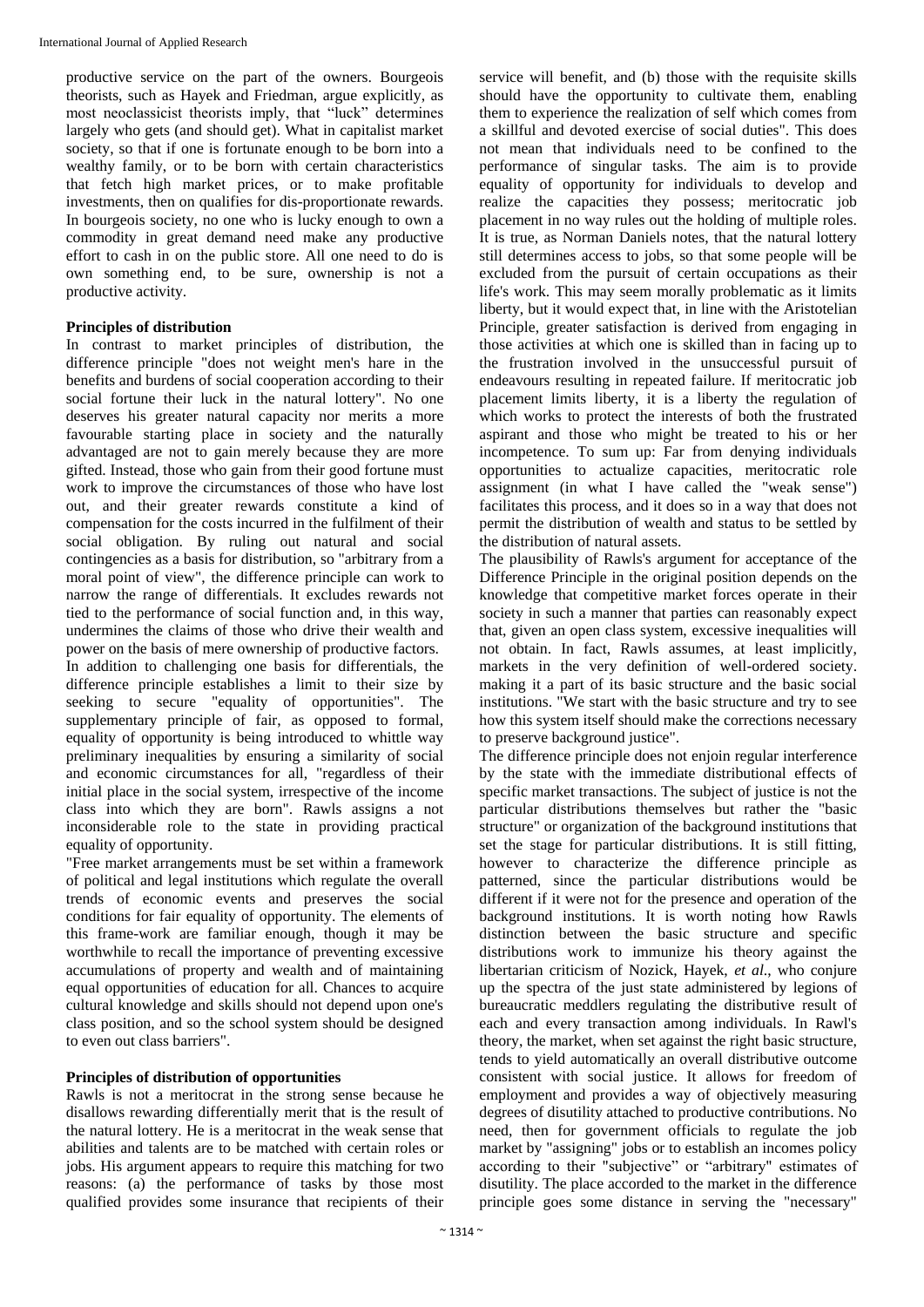connection claimed to exist by libertarian theorists between the important role of the state in securing substantive justice and the "road to serfdom".

Though the difference principle fails to justify capitalist property, it does accord an indispensable place to the market as an allocative device. Rawls draws a distinction between the allocative and distributive functions of market prices and in this way calls attention to the compatibility of free markets and public ownership of economic resources. Under socialism, the market might be used to allocate resources efficiently but never to distribute income, wealth or power in proportion to the distribution of privately held capital. In either market socialist system or property-owning democratic one (which is Rawls ideal, Rawls' ideal; Rawls borrows the phrase "property owning democracy" from James Mende, whose thesis turns on making a radical distinction between property owning democracies and capitalist welfare systems. A welfare state presupposes extreme inequalities in property ownership and involves widespread distribution of property ownership-pooled through insurance firms, investment trusts, and so on), distribution is determined politically in accord with the principles of justice. Rawls recommends the use of markets because of the advantage of allocative efficiency and because he feels that comprehensive planning tends to interfere with equal liberties and fair equality of opportunity, that is, market devices decentralize economic power and enhance free choice of occupation. But there is another, more important reason for Rawl's insistence on markets.

## **Principles for private and socialist economies**

Rawls discriminates between private and public goods, pointing out that the quantity of public goods a society produces is a matter decided independently of the form of ownership of the means of production. Public goods are characterized by their indivisibility and publicness, that is, they are goods that cannot be, or would not be packaged separately or replaced out to individuals for purchase according to personal preference scales. Instead, they can be, or would be, made available to relevant publics without limits placed on quantities enjoyed by particular individuals. Rawls offers us as an example the polar case of national defense against unjustified foreign attack. Other examples would include clear air, public safety, lighthouse, and the like. Indeed, just about every good could be included theoretically in the public goods sector by having the state, through collective financing, provide the goods without rationing or charging consumers on an individual basis.

This is, in fact, the distributive goal set by Marxist in their vision of communist society. There is no market for goods in communist society, the market having been phased out during the transition period separating communism from capitalism. During the transitional interval, people consent to the gradual substitution of the collective provision of goods for their individual purchase in a market. This substitution would be piecemeal. Beginning with basic necessities, prices would be lowered slowly while the government notes the reaction of demand to price changes. If demand is fairly inelastic and goods no substitutable prices can be lowered to zero. The reduction of prices and their eventual disappearance would be paid for by lowering the money wages paid to individuals in exchange for their work, by substituting a social wage for an individual wage.

The Marxian strategy runs head on against the requirements of the difference principle, and this conflict between communist and Rawlsian distributive principles bring out sharply why it is that Rawls considers markets an intricate component of his theory of justice. Justice requires the market because of the distributional consequences of its allocative function. We have already seen that compensatory aspect of the difference principle calls for rewards proportional to the duration, intensity, difficulty, unenjoyability, hazardous nature and so on the different jobs. The difficulty with the extension of the public goods sector is that it impinges upon this system of proportional reward under circumstances (moderate scarcity) that demand its continued application. The increased provision of public goods interferes with giving each his or her due, as prescribed by the distributional criterion of the difference principle, and compels some individuals to subsidize the unwanted benefits desired by others while necessarily subtracting from the range of want satisfaction available to the former. This is why "all regimes will (must) normally use markets to ration out the consumption goods actually produced" such that "the output of commodities is guided as to kind and quantity by the preferences of households as shown by their purchases on the market." It follows, that Rawlism justice requires a market in production goods as well, since consumer preferences would of necessity play a large part in determining the direction of production. Rawls says that there is no necessity for comprehensive direct planning" under socialism, but the context of his remark makes it clear that comprehensive" planning" that does not take its cue form market indicators violates the difference principle.

If the market is not used to allocate resources, individuals would be denied the opportunity to extend their merited incomes freely according to their preferences. Distribution patterned on the criterion "to each according to want and need" contrasts with distribution governed by the difference principle, that is, it violates justice.

Rawls, of course, does permit the production of public goods in a well-ordered society, but the difference principle circumscribes their nature and quantity. An exchange branch of government" arranges for public goods and services where the market breaks down," that is, in cases in which collective provision can be shown to be more pareto-optimal than private consumption. A transfer branch of government may also provide public goods to ensure the satisfaction of basic needs of those who may not fare sufficiently well from market distribution. "But once a suitable minimum is provided by transfers, it may be perfectly fair that the rest of total income be settled by the price system", assuming that it is efficient, competitive, and set against the background of institutions conducive to equal liberty and fair equality of opportunity. Rawls is careful to place limits on the provision of public goods and renders it difficult for the exchange branch to trade private for public goods.

He accepts wicksell's "unanimity criterion", which calls for near-unanimous approval of all citizens (or their representatives) on the public financing of collective goods. He points up that the criterion assumes the justice of existing distributions of income and property rights and insists that when the latter condition is satisfied. "there is no more justification for using the state apparatus to compel some citizens to pay for unwanted benefits that others desire than there is to force them to reimburse others for their